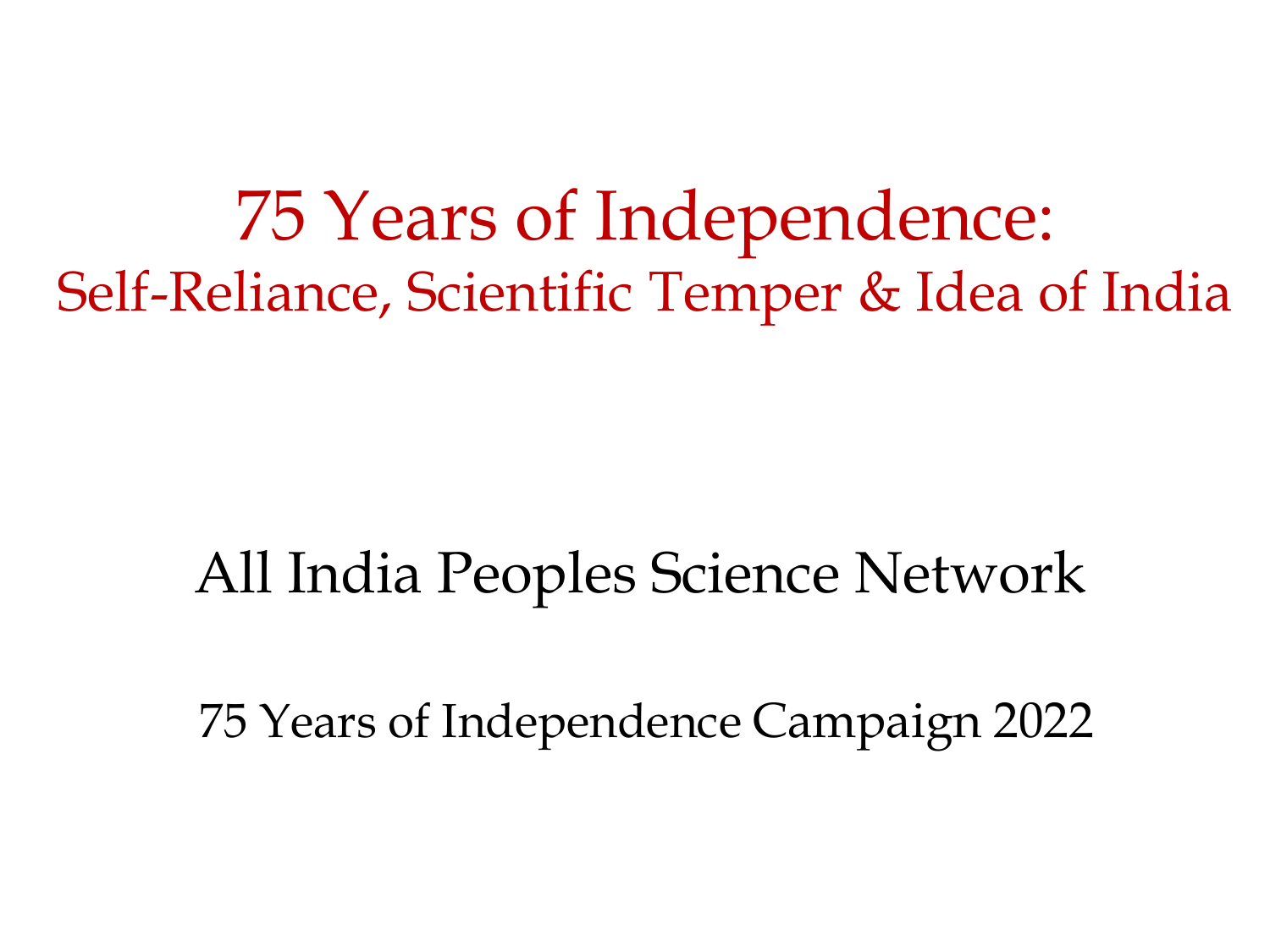# **Introduction**

- modern India free from colonial rule was born on 15 Aug 1947, embarked on a path rarely seen in newlyindependent nations of that time
- despite massive poverty, hunger, deprivation, illiteracy
- most diverse country on earth
- yet democratic, secular, universal suffrage, equality of all before the law
- past 75 years have been remarkable by any standards…
- yet with many disappointments…
- ... and currently facing the most grave challenges to its nationhood and future



"At the stroke of the midnight hour, when the world sleeps, India will awake to life and freedom"



**Speech: Tryst with destiny 15 August 1947 Jawaharlal Nehru** 

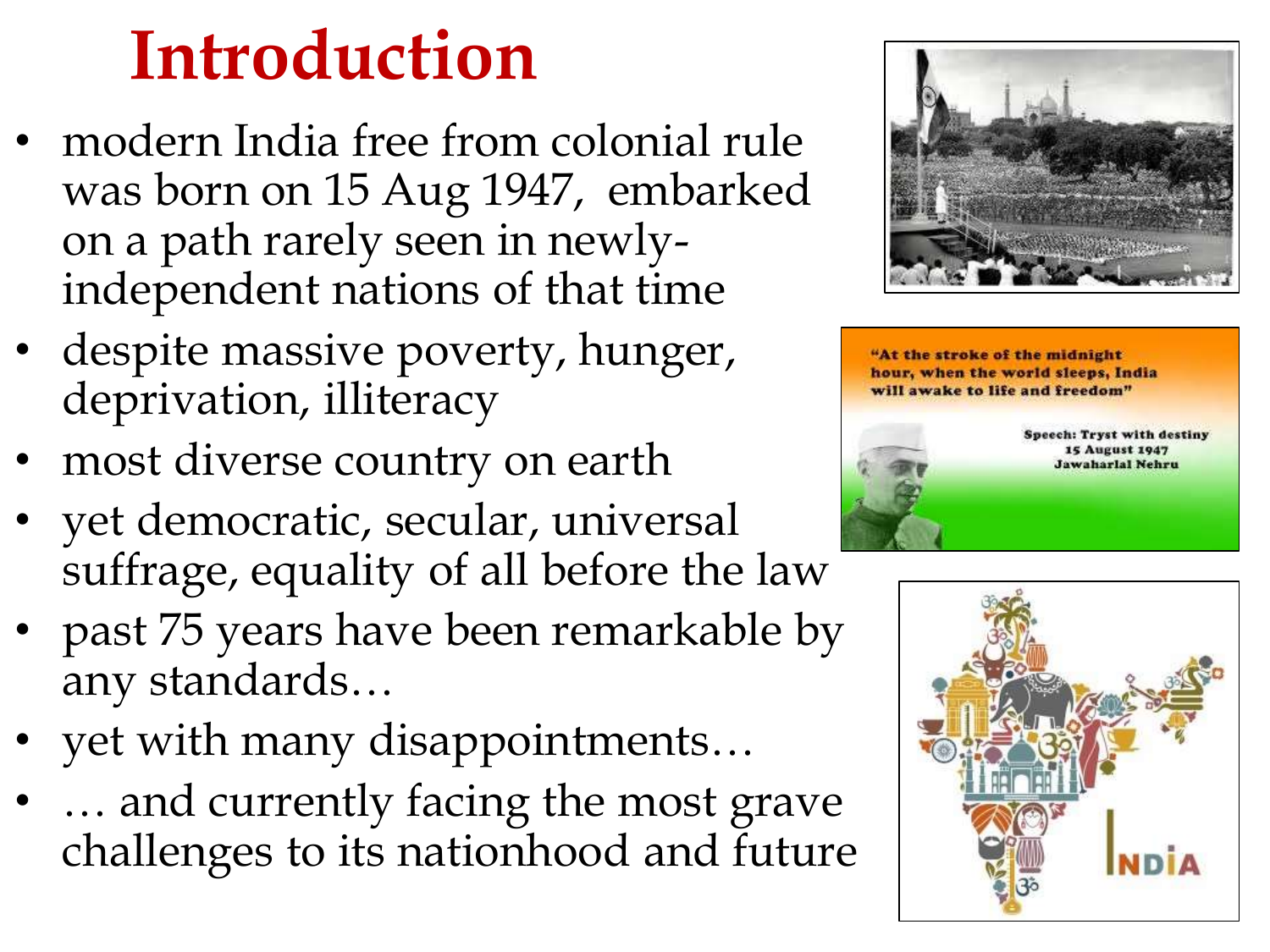# **Amazing path of Independent India**

- the Idea of India, i.e. the conception of the modern Indian state, forged collectively by all the people during freedom struggle
- enshrined in the Constitution (1949 + later) Amendments)
- secularism; equality of all citizens and non-discrimination; freedom of thought/ expression/belief; social justice
- vs. two-nation theory/ theocratic state/ Hindu Rashtra/Hindi-Hindu-Hindustan
- federal structure, accountable govt, independent judiciary, autonomous institutions
- the world looked at India in awe as it progressed on this path, a source of much of India's soft power and international reputation

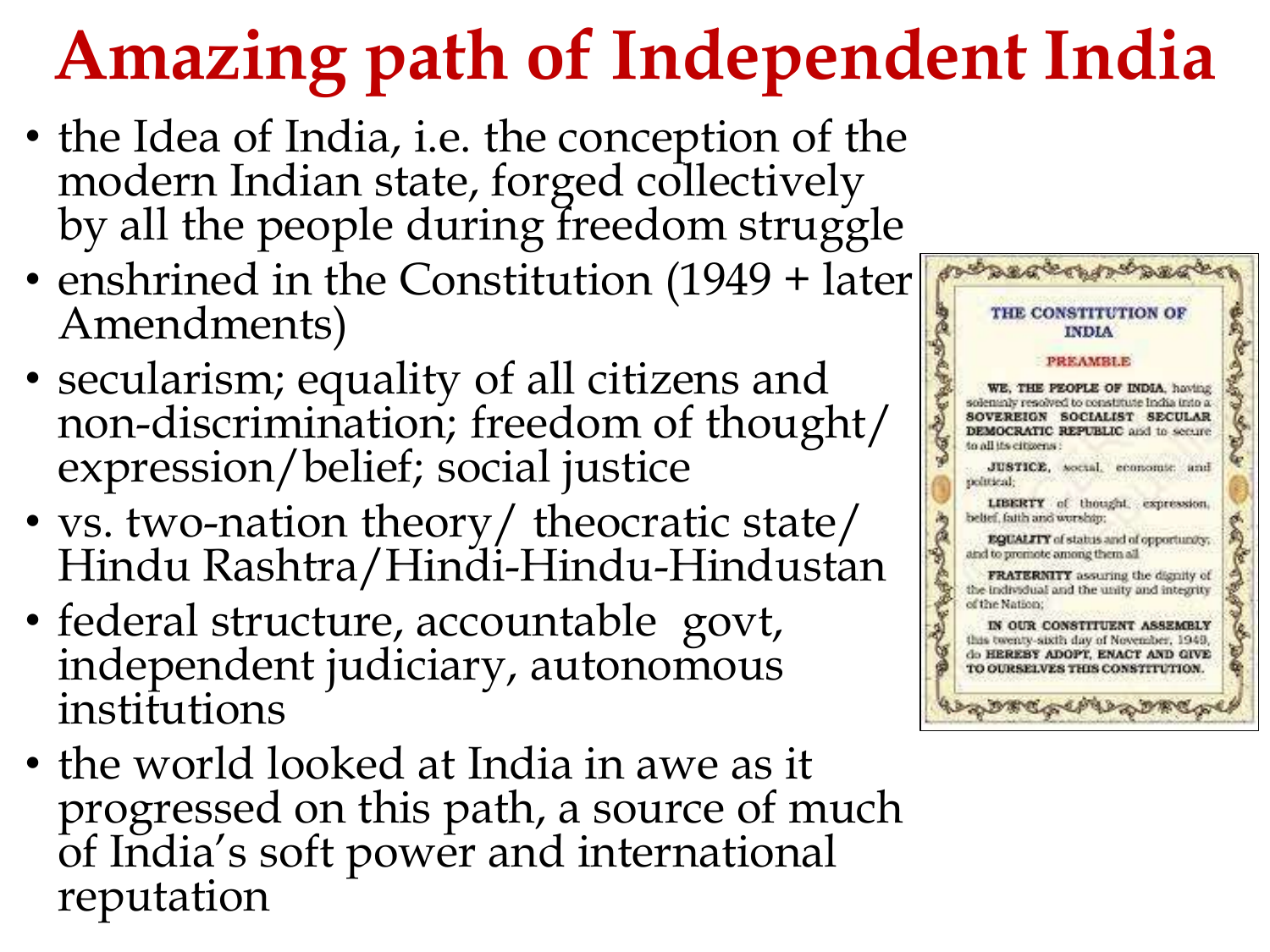## **Self-Reliant development: early decades**

- strong (heavy) industrial base with PSUs in "core sectors:" main base even today!
- autonomous S&T capability emphasized
- …incl nuclear energy, space, defence!
- premier insttns for  $S\&T$  Higher Ed, Research: IITs, IISc, TIFR, CSIR (40 Labs)
- Industrial Policy Res (1956), Sc Pol Res (58)
- enabled "Strategic Autonomy" for India: in some danger today
- not Nehruvian "Socialism" but agreed by Pvt Sector in "Bombay Plan" (1944-5)
- latter didn't have Capital or Capability: so focus on consumer products, light engg
- in the 1970s, India among the leading developing countries



*'Apsara' nuc reactor*



*ISRO PSLV*



*BHEL Power Gen.*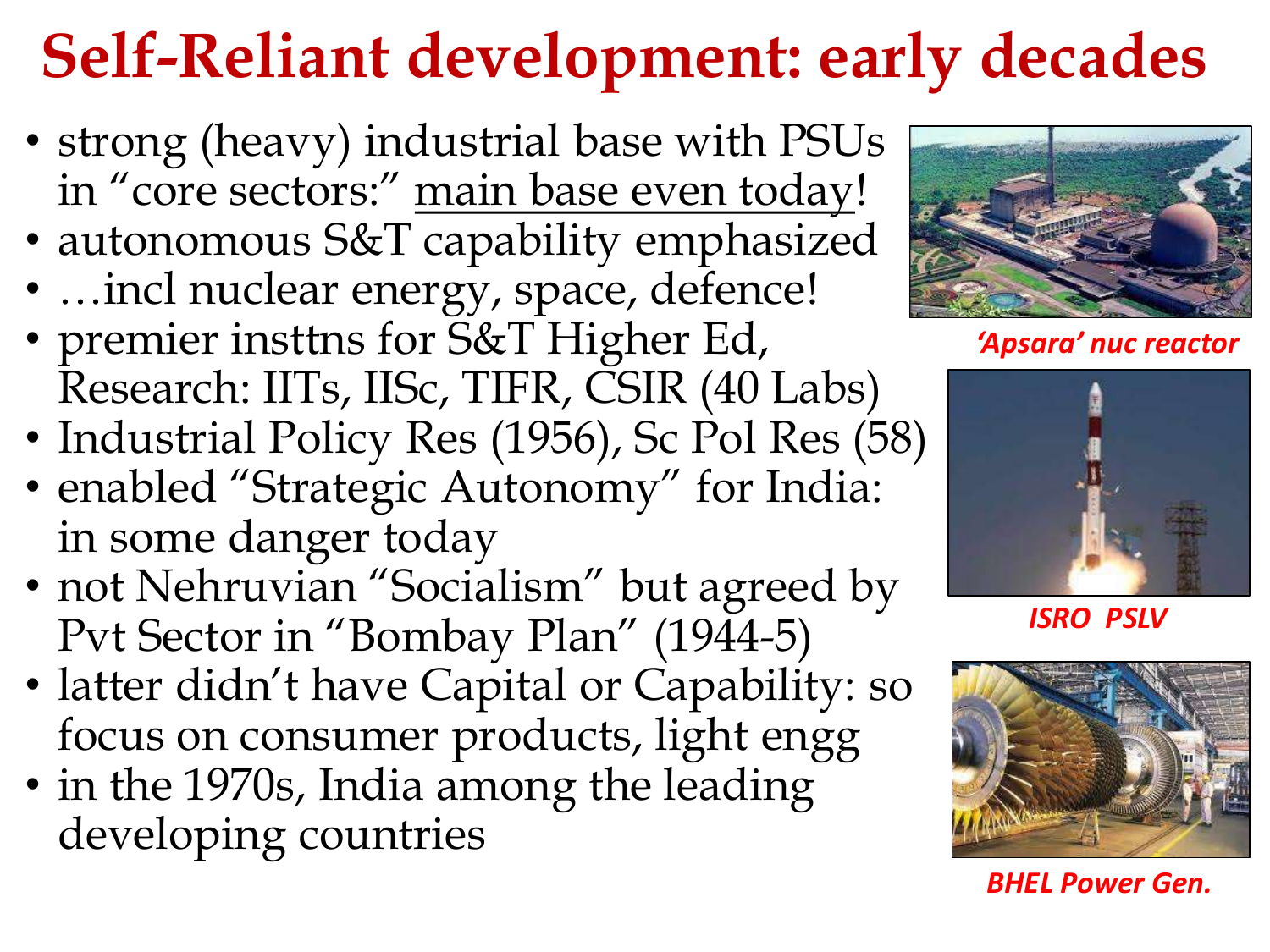## **"Lost Decades:" self-reliance neglected**

- during later 1970s-80s, PSUs did not upgrade/ modernize sufficiently, although other progressive measures eg Bank Nationalization were taken (today being reversed)
- Pvt sector was content with protected market and uncompetitive products: no R&D or product upgradation (trend persists today)
- in contrast, "Asian Tiger" countries S.Korea, Taiwan etc followed Japanese model and leaped forward industrially in Electronics, Opticals, White Goods, Automobiles, Machinery, Mass manufacture, later Microprocessors… but not thru FDI/MNCs
- Self-reliant model: State support, R&D incl basic research, domestic  $\overline{\text{Co}}'$ s, products, brands
- 4%-6% GDP on R&D, Education & Health
- India missed this "3<sup>rd</sup> Industrial Revolution" with high cost for the future







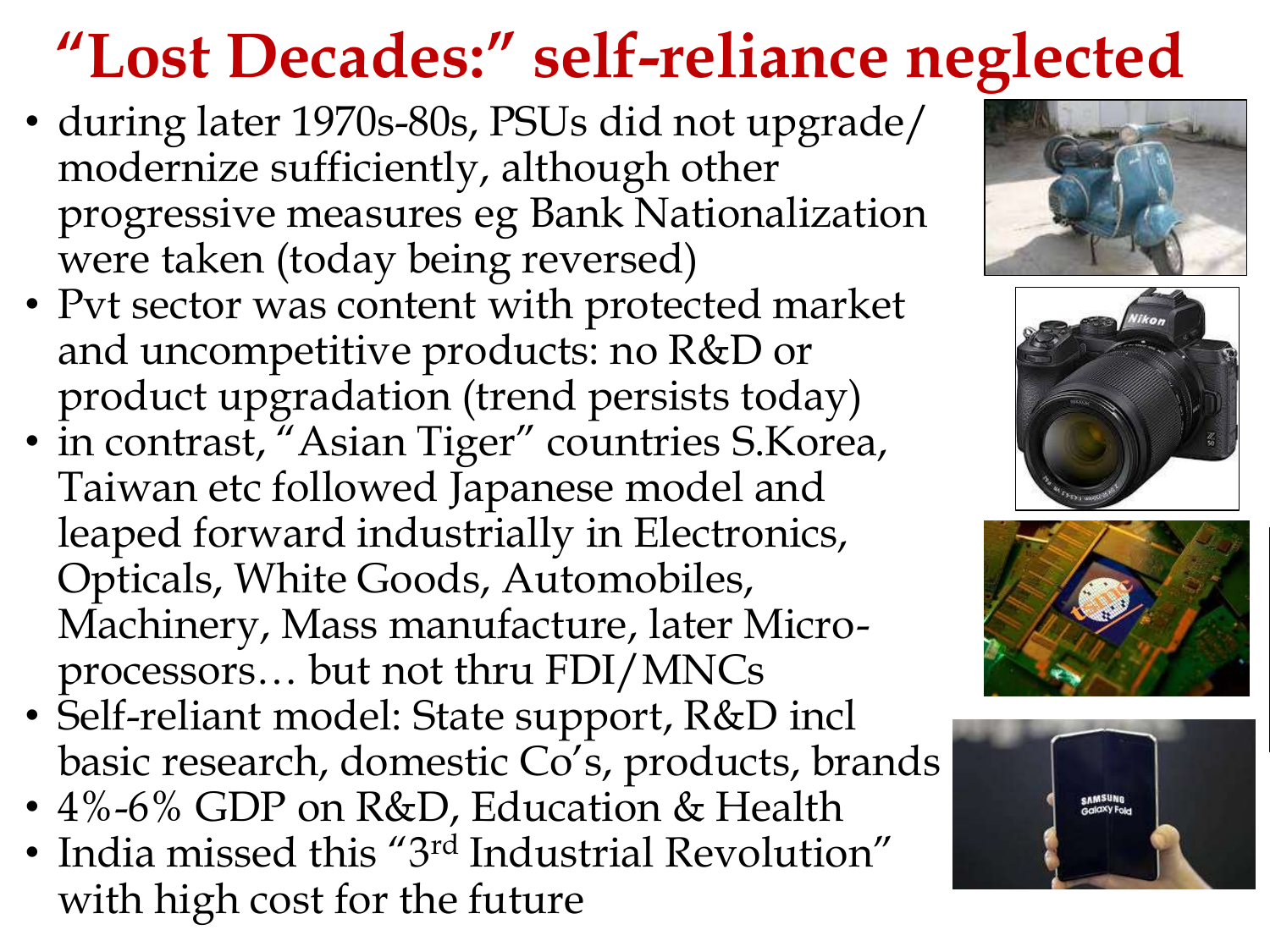## **Self-reliance abandoned, future threatened**

- 1990s onwards wrong ideology: why reinvent the wheel? technology can be bought
- present Govt pushing model further: FDI to bring advanced tech, even in Defence!
- Pvt sector happy with foreign collab's as junior partners: techs and brands with MNCs, not absorbed (cars, white goods)
- Self-Reliance means Indian firms able to develop, make next gen products: NOT YET
- R&D <1% GDP, Pvt Sector R&D almost nil
- India in danger of missing "4th Industrial Revolution" of AI, 5G, electric/H2/selfdriving vehicles, robotics, nano etc which will dominate globally in future decades
- PSUs with size and capability for R&D and next-gen techs are being privatized!
- CEL, profitable and pioneer in strategic Chip Foundry tech in '80s, sold at loss to a furniture company!







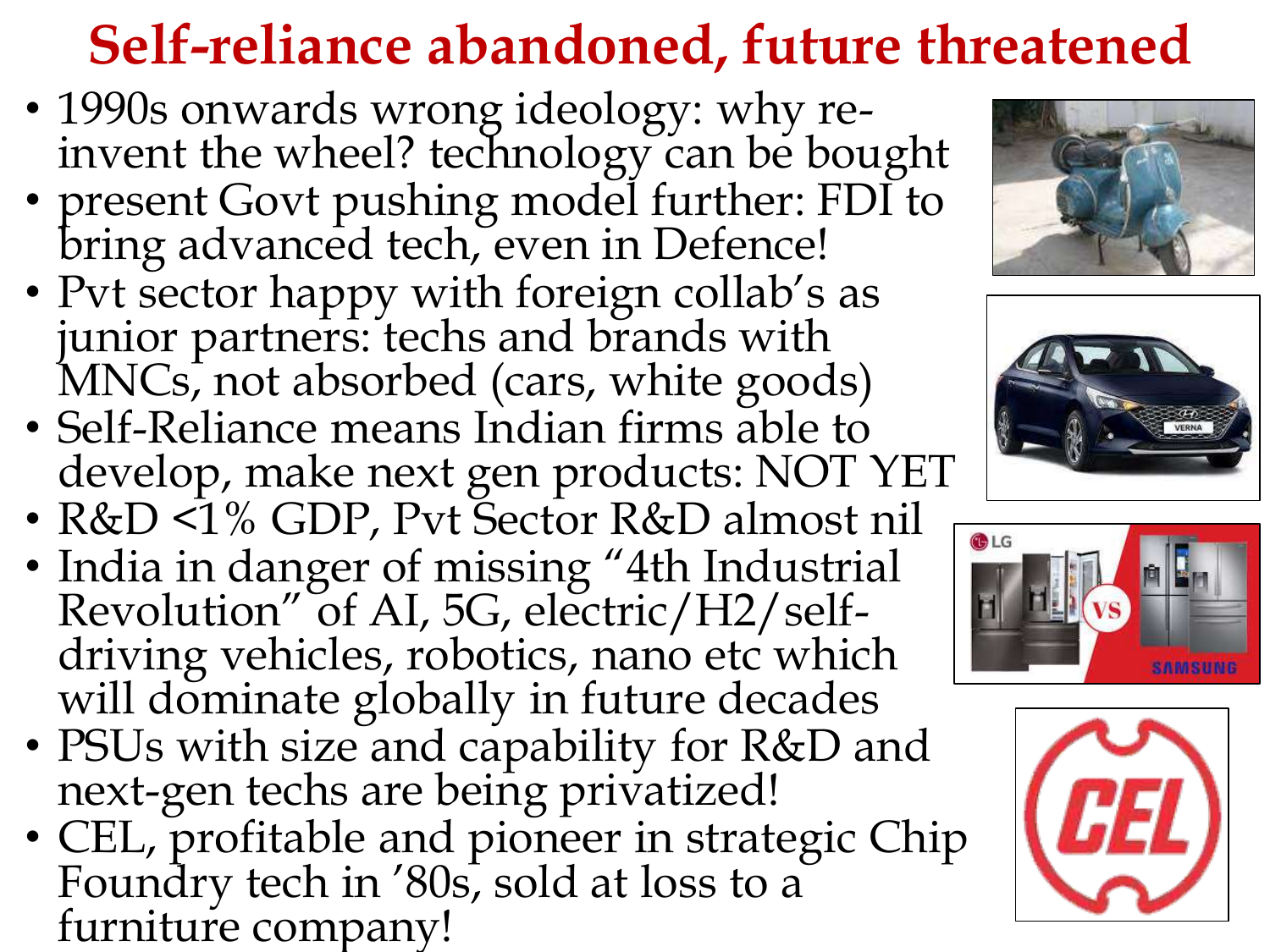#### **Education, Health**

- public investment in health and education neglected  $\bullet$  Education ≈ 3% GDP, Health ≈ 1% GDP
- Public Ed'n stagnant after early expansion: elementary enrolment above 90%, secondary stage only 50%
	- poor teacher-student ratios, quality of ed'n except some States
	- RtE Act (2009) for free, compulsory ed'n 6-14 age as legal right now virtually buried by NEP 2020
	- NEP emphasis on-line ed'n may render enrolment irrelevant!
- enrolment in HEI sounds high at ≈ 40m, but only 200,000 PhD s: industry rates graduates "unemployable"
- poor public ed'n and neo-liberal withdrawal of State have led to huge expansion in private education
- inequity in access increased: income, caste, gender, urban/rural
- unregulated private Univs/Colleges esp. professional: poor quality, high fees, reduced access, brain drain, debt-trap
- NEP does not address above problems: commercialization, high fees, new course structures with unknown relation to jobs, further reduce access due closures of schools/colleges
- poor preparation in HEI and Vocational to meet challenges of the future knowledge-era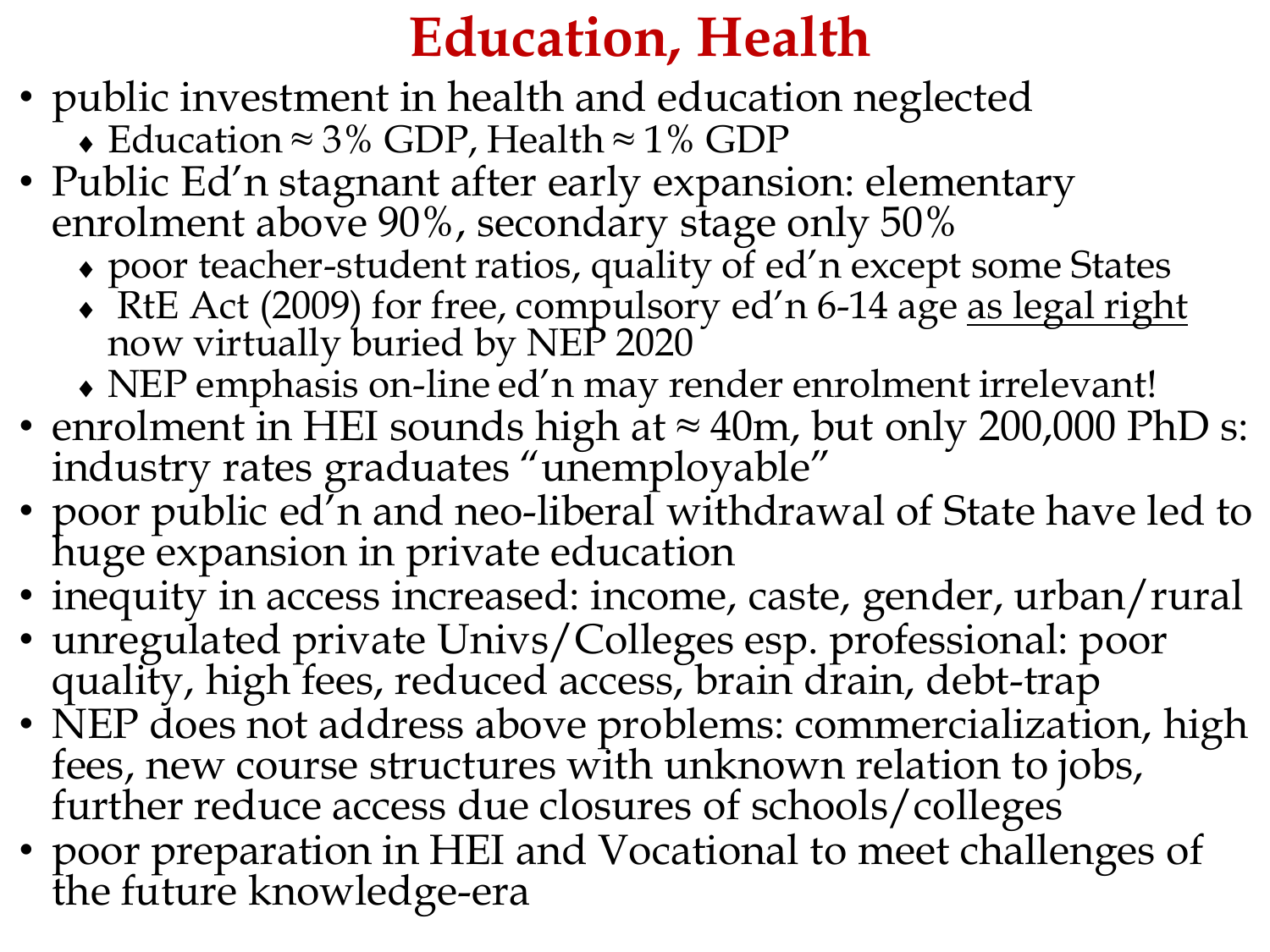## **Health**

- public health system for preventive and primary care at grassroots was another neglected area from the outset
- India lags behind many S.Asian neighbours and low-income countries in basic health and nutrition indicators
- the positive impact of an effective public health and public education system is shown by the high HDI numbers in Kerala and TN, close to developed countries; national averages are close to LDCs
- in 2016, India ranked 145 out of 195 countries in a Health Care Quality Index (Lancet, 2019)
- all the weaknesses of the poor public health system were starkly exposed during the Covid-19 pandemic except in Kerala
- private health sector, focusing on tertiary (hospital) care, has expanded greatly (75%), like in ed'n, esp since Liberalization
- Indian people incur 60% out-of-pocket expenses on Health
- even Govt and PSUs further strengthen Pvt Sector by paying for employees' treatment, and through Health Insurance Schemes
- Health Education suffers from same ills as Engg etc
- India suffers from a serious shortage of doctors and paramedics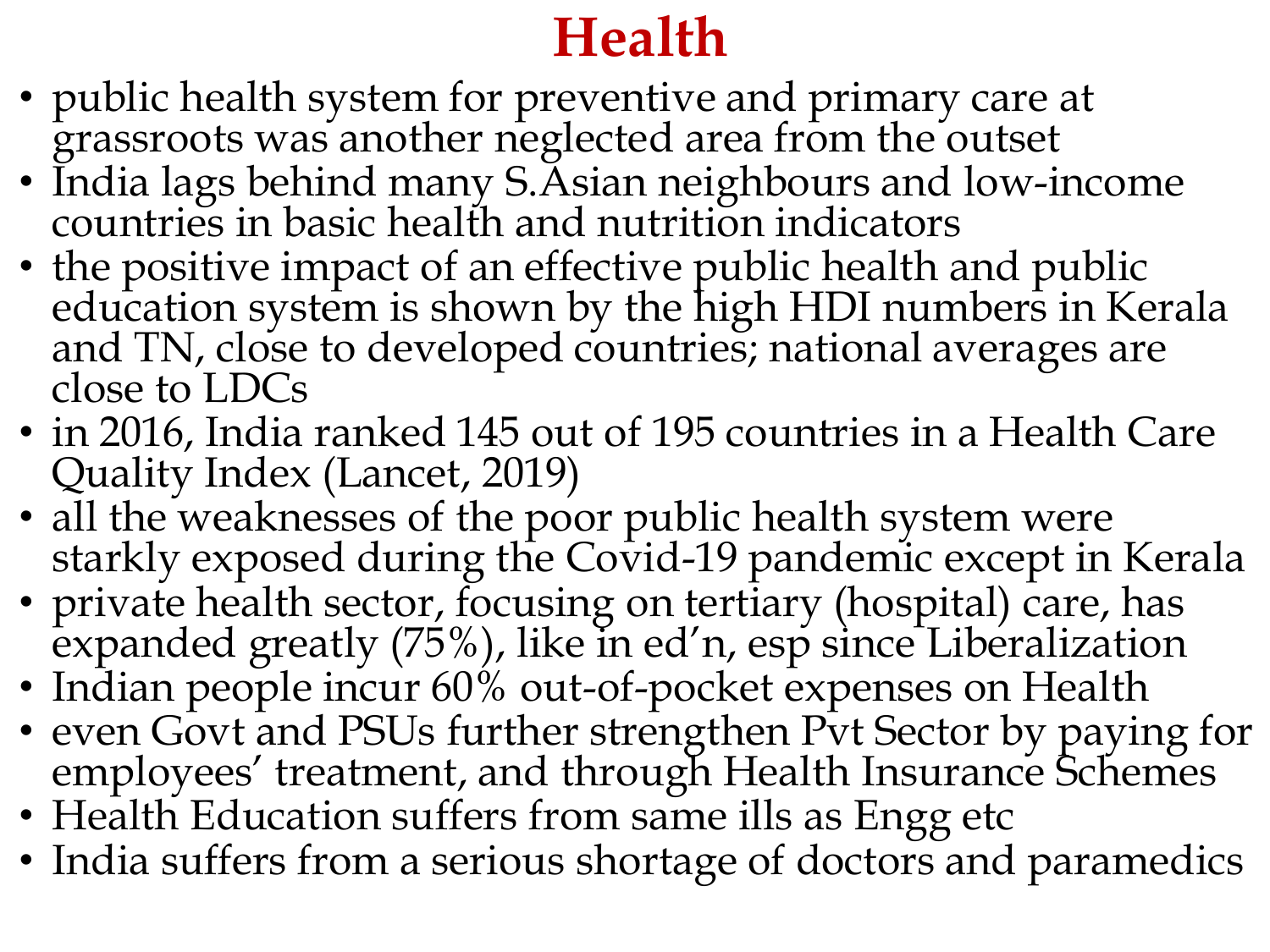## **Agriculture**

- Neglected in early years but series of poor harvests, famine-years and humiliating food aid pushed India to Green Revolution in '60s
- GR focus on HYV and other high inputs in Wheat and Rice in Punjab, Haryana, West UP
- but neglected other foodgrains and regions esp rainfed areas (65% of farmers)
- GR saw undoubted gains in food prod'n but at high cost in depleted soil nutrition and ground-water, loss of indigenous varieties, skew to large farmers, decreasing returns
- famous extension system collapsed with time, strengthening MNC agri-business
- Indian agri research system became closely linked with large farmers and MNCs
- investment in Agri declined after GR
- despite GR, hunger widespread in India: rank 101 out of 160 in World hunger index 2021
- many problems remain for future incl rainfed agri, climate impacts, crop diversity, iniquity in food system







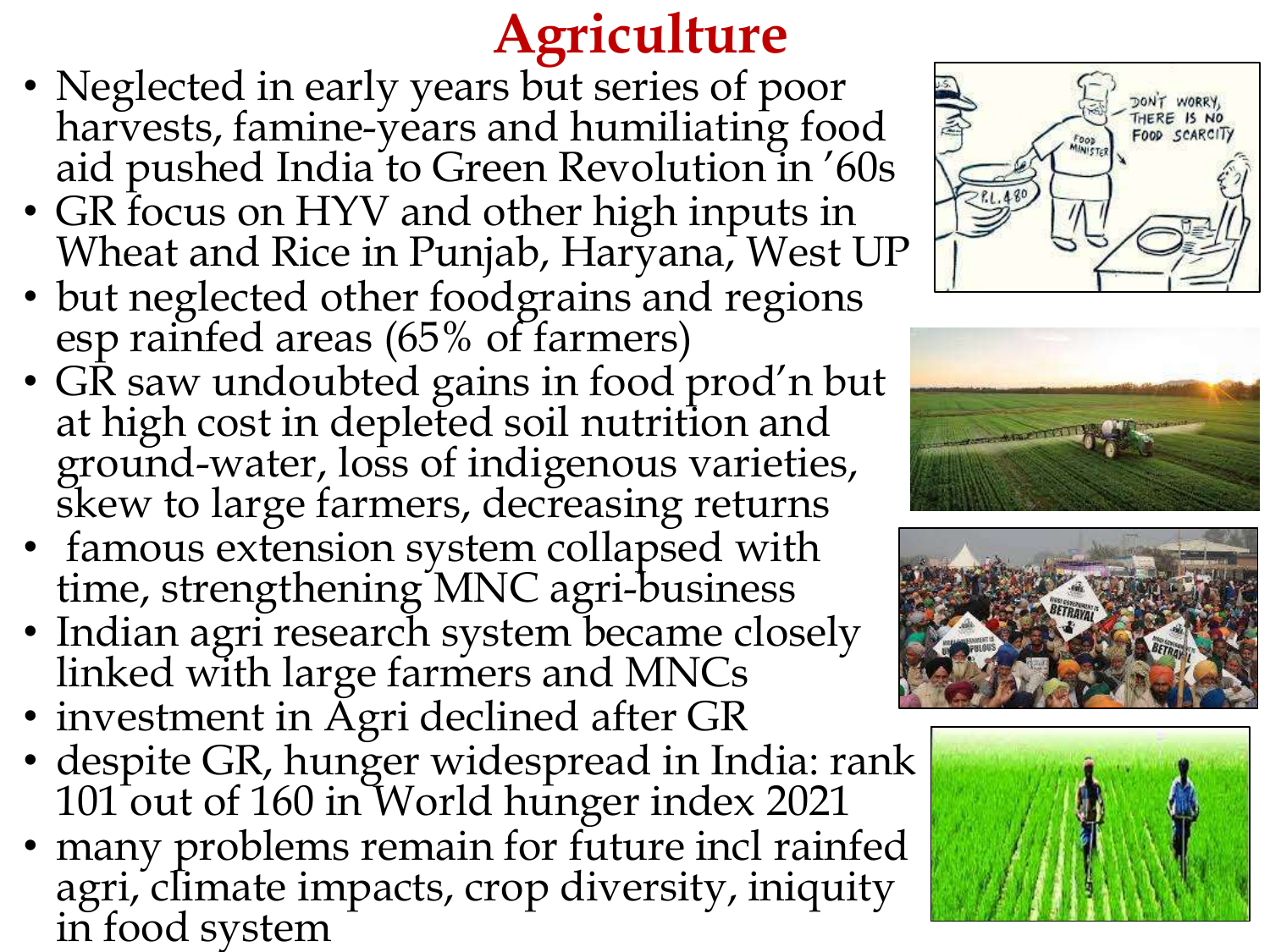- environment regulation in India came to fore **Environment** only in 1970s
- prompted either by:
	- International Conferences/Treaties or eg. Stockhom 1972, Rio Climate 1991: triggered Water Act, EP Act, Air Act
	- popular movements in India eg Chipko, Silent Valley, Bhopal (big PSM role) tribal/forest dwellers struggle: many Industrial pollution regs, FR Act
- but constant push-back by corporates and political-bureaucratic class
- current Govt on warpath against Env'ment Regulations: diluting, dismantling for "ease of doing business"
- pushing States in a "race to the bottom" to attract investments
- major damage being done esp to Forests, peoples rights and democratic governance
- on Climate Change, accepted emission reduction but only some areas: many challenges remain
- but need adaptation actions: agri, sea-level rise, urban flooding, forests incl rights
- Constant vigil and struggles required in future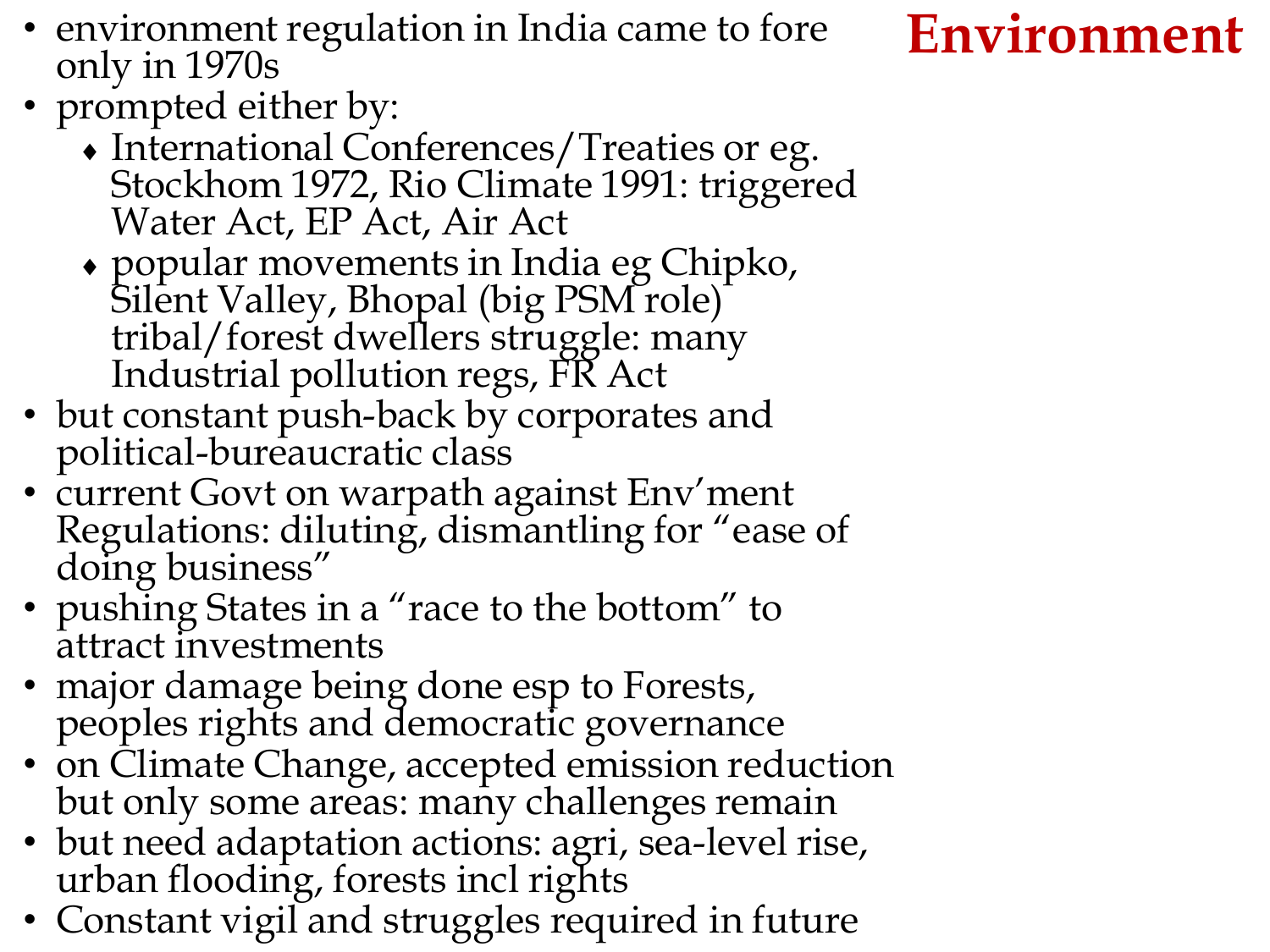## **Challenges to Constitutional Idea of India**

- India of course went through the horror of the Emergency when democracy itself was suspended
- but many feel that today India is going through an "undeclared Emergency," with major threats to freedom of expression, government accountability, overcentralization, domination of the executive, misuse of Agencies and intolerance of crticism
- the secular state is in danger toward 'Hindu Rashtra' and formal discrimination is on the rise eg CAA-NRC-NPR
- federal structure is under threat
- Unity in diversity is sought to be suppressed by conception of a monolothic Hindi-Hindu culture
- at the same time, popular movements and progressive forces have expanded participatory democracy through decentralized governance, peoples planning (Kerala), RTI, Forest Rights Act, Food Security Act, volunteercampaign based Total Literacy movement, Vigyan Jatha
- need to build on above and build resistance, alternative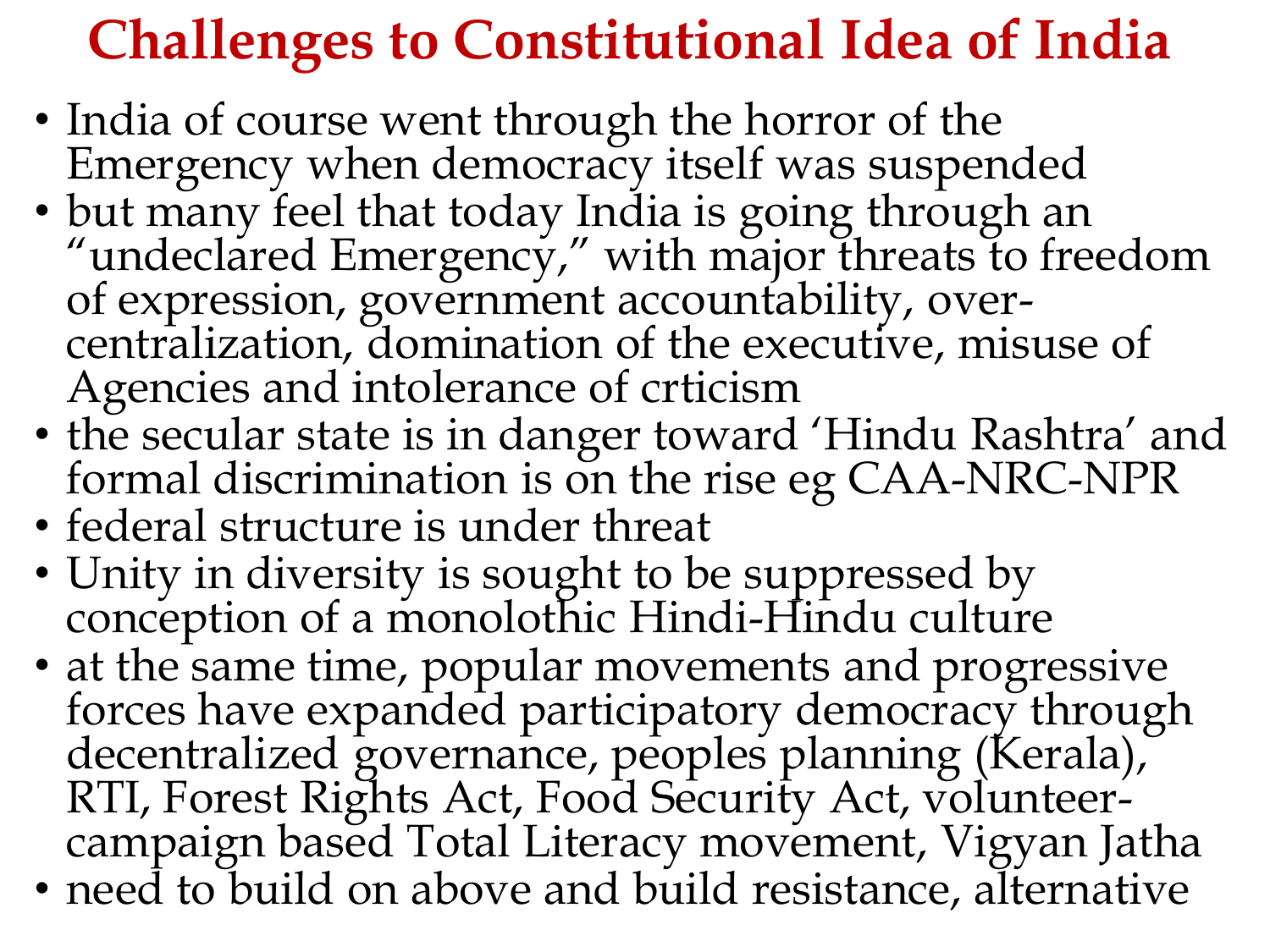## **Scientific Temper…**

- Scientific Temper is under severe attack under the present dispensation
- imaginary and a-historic ancient Vedic-Sanskritic knowledge system is sought to be imposed to show ancient 'Hindu' science was older and superior to all other knowledge including modern science
- Lord Ganesha's head on human body as example of cosmetic surgery, internet during Mahabharata, inter-planetary aviation 8000 years ago etc
- critics branded as westernized, anti-national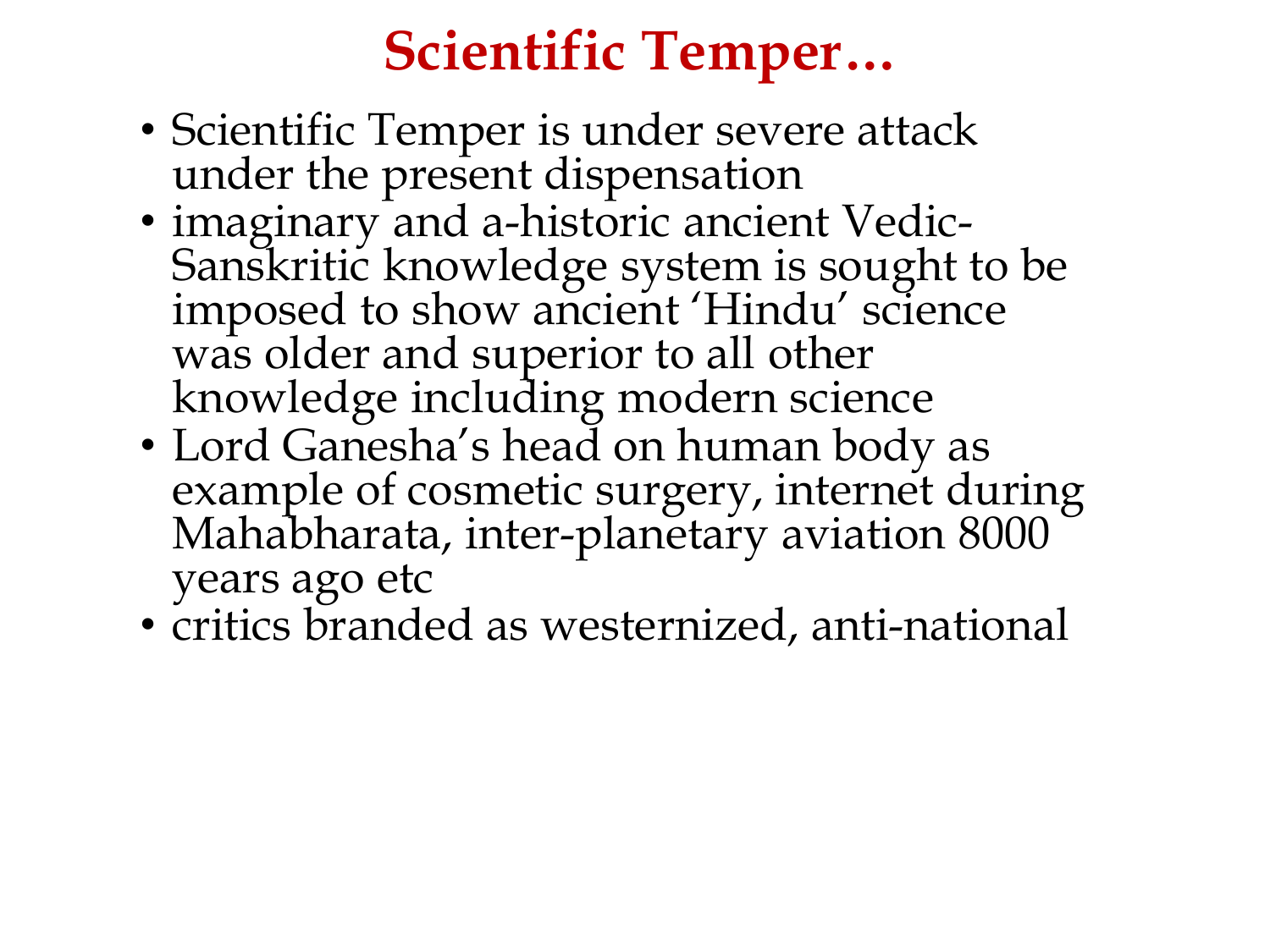#### **Scientific Temper…**

- objective is not only to create a 'Hindu-superiority' idéa and a blind acceptance of authority, but also to quash critical outlook and the very idea of a Scientific Temper
- also taken to extreme as in the murders of Narendra Dabholkar, Govind Pansare, M.M.Kalburgi, Gauri Lankesh by right-wing Hindutvavadi forces

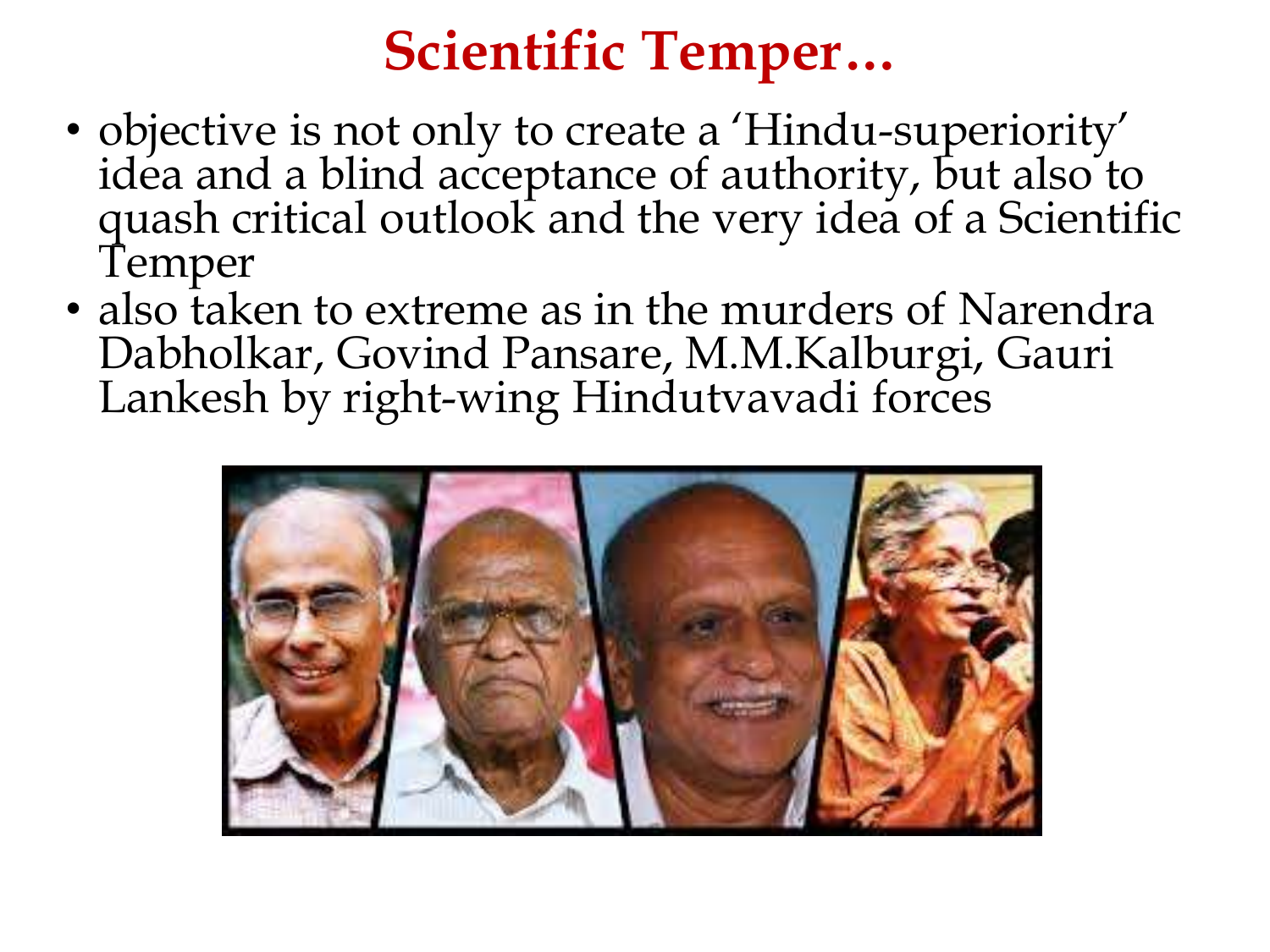#### **…and Critical Thinking**

- attacks on JNU, Univ of Hyderabad, IIT Madras and Bombay are not only to attack opposing ideas but to attack critical thinking itself which are championed here
- this is of vital interest to the scientific community since science cannot thrive or flourish without pluralism, diversity of opinion, critical thinking
- it is also very concerning that the present government shows blatant disregard for evidence-based policy- and decision-making, even not releasing official reports and data, and even manufacturing 'alternative data' to support pre-conceived ideas and policies
- can Indian youth or scientists be effective in the future knowledge-era with an antiquarian outlook?